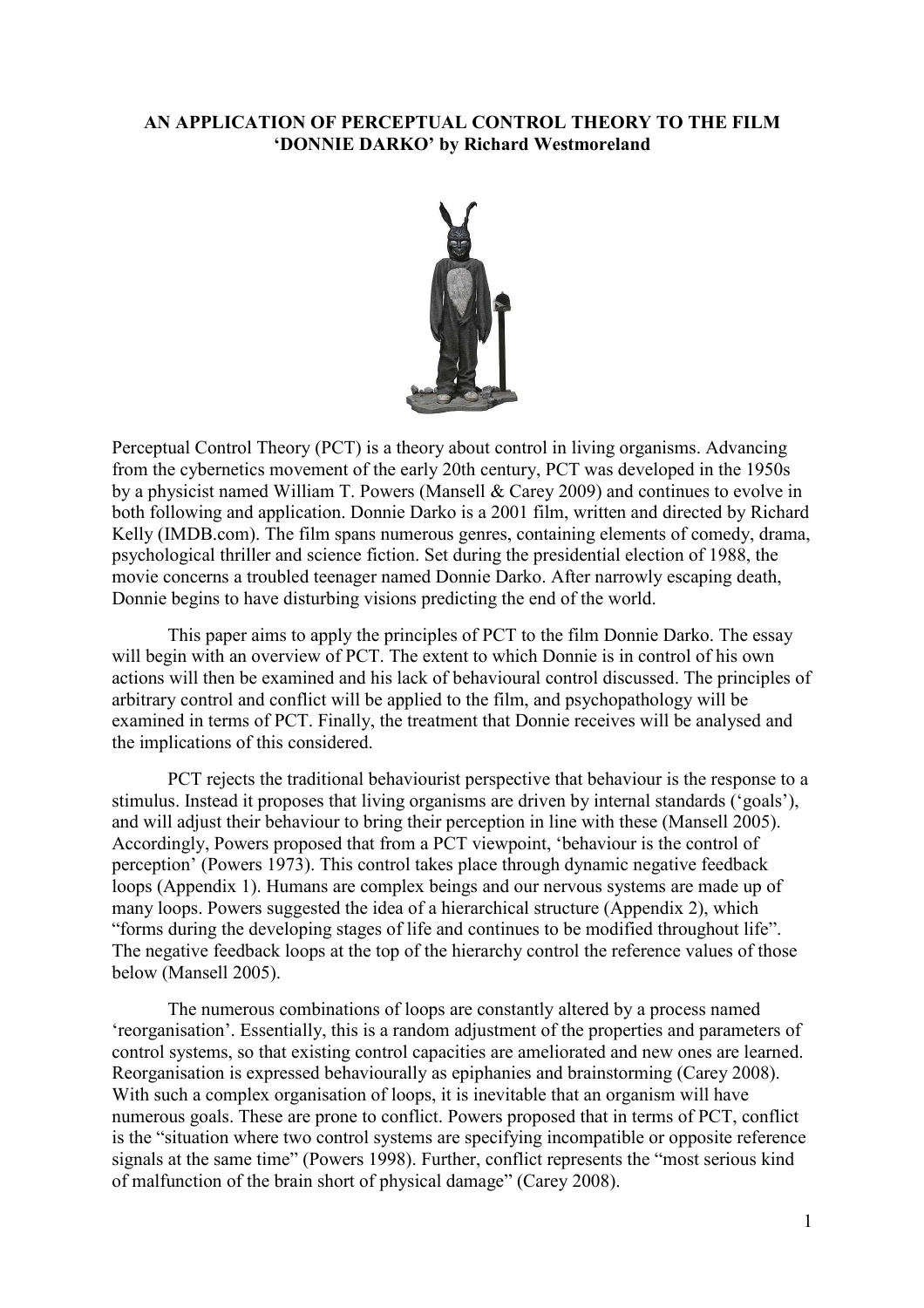The film Donnie Darko lends itself fervently to the principles of PCT. In the film, the titular character is a troubled adolescent plagued by visions of an impending apocalypse. One night whilst out sleepwalking, a jet engine mysteriously crashes through the roof of Donnie's bedroom. Coming to terms with his survival and trying to cope with the people in his town, Donnie's 'hallucinations' escalate, and as the end of the world approaches, he is drawn into a disturbing series of events that may simply be a result of his growing insanity.

Control is an everyday phenomenon (Carey 2008). Accordingly, throughout the film there are numerous instances of control that can be explained in terms of PCT. One of the prominent themes involves the extent to which we control our own lives. Donnie is frequently forced to question the existence of free will, or whether it is fate that determines the choices that he makes. In the scene where Donnie watches television with his father's friends, he witnesses a 'liquid spear' emerging from his father's chest. In this way, Donnie is able to see his father's future materialised. In terms of PCT, this may reflect his realisation that control systems continue to run automatically when a person is unaware of them. Bargh and Chartrand (1999) explained that "various nonconscious mental systems perform the lion's share of the self-regulatory burden". Thus, we are able to pursue our goals despite not being conscious of them. However, presumably this would only continue until the error (difference between one's goal and perception) was sufficient to require awareness and subsequent reorganisation.

PCT is further demonstrated in the film through Donnie's need to be in control. These control issues are evidenced when he and his friends are discussing the Smurfs. Unable to abide his friends' explanations, Donnie is quickly distressed and feels compelled to propose his own. PCT would dictate that Donnie's reference value is to remain in control of interpersonal situations. Often, his perception is that other people are in control e.g. when other people are winning an argument. Thus, the significant error created causes Donnie to reorganise in a way that often results in extreme and violent behaviours. The manifestations of this lack of behavioural control are important, as the loss of control is linked with psychopathology, which will be discussed later.

A significant precursor to the loss of behavioural control is arbitrary control. Powers defined this as the 'attempt to make behaviour conform to one set of goals without regard to other goals...that may already be controlling that behaviour–that *must* already exist, since the behaviour exists...'. Arbitrary control is able to occur between or within persons (Mansell 2005). Interpersonally, Powers posits that 'arbitrary control of the behaviour of one person to suit the goals of another person ignores the goals that are already governing the behaviour of the other person, and inevitably creates conflict... ' (Mansell 2005). In the film this is evidenced through the Darko family's reaction to Donnie's schooling system. It is frequently made obvious that Donnie's parents have problems with their son's education. For example, in one scene Donnie objects to Mrs Farmer's teaching exercise, which results in the principal calling his parents into school. It is evident that they find the situation humorous. In terms of PCT, it may be that their goals of undermining the conservative education system are being achieved through Donnie's outlandish behaviour. Furthermore, physical manipulation can result in arbitrary control. In one scene, Donnie is held at knifepoint by the school bully and dragged around. This physical control over Donnie results in his goals being disregarded, and creates conflict between Donnie's goal to escape, and the bully's goal to make him stay and be threatened.

In fact, Powers explained that arbitrary control is the main cause of unresolved internal conflict (Mansell 2005). Conflict occurs between control systems at the same level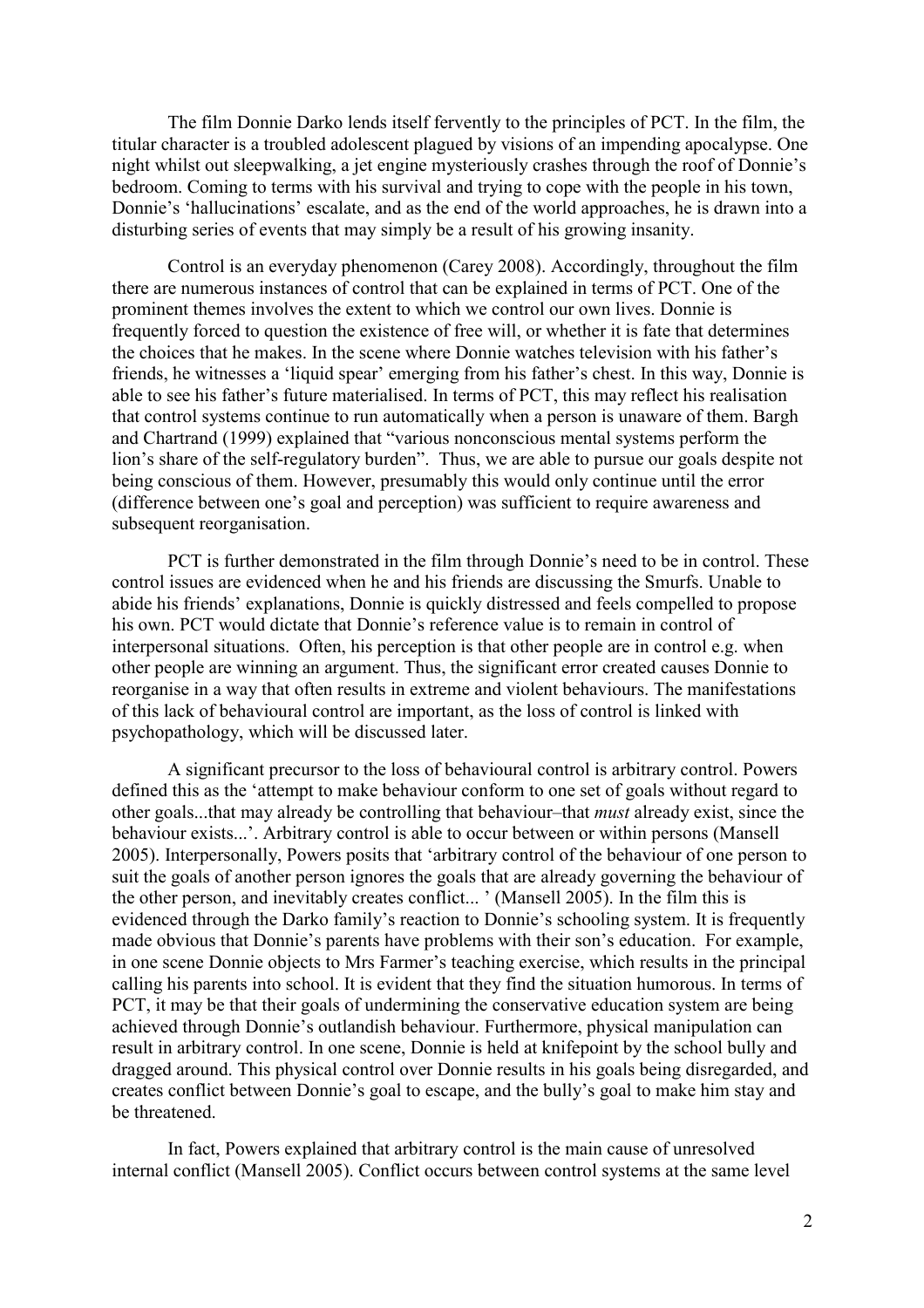within a hierarchy and its effects are expressed at levels lower down (Carey 2008). Hence, conflict is often manifested behaviourally and is associated with psychological distress (Mansell 2005).

There are numerous demonstrations of conflict throughout the film. For example, in one scene Mrs Farmer asks Donnie's mother to take the local dance troupe to a competition. Here, Mrs Darko is reluctant. With regards to PCT, we can assume that one goal of hers is to ensure that the girls attend their competition and are happy. However, another goal might be to purposely antagonise Mrs Farmer, a person whose moralistic values she seldom agrees with. This results in uncertainty, as Mrs Darko oscillates between both goals and reaches a 'fragile midpoint' (Carey 2008). Here, neither system is able to control effectively. Without effective resolution (through reorganisation) the prolonged conflict could lead to psychological distress. Another example of conflict is when Donnie's teacher asks the new girl Gretchen to sit next to the person she thinks "is the cutest". On one hand, Gretchen fears that doing so will upset the other boys in the class as they will doubt their attractiveness. On the other, she feels she must carry out this exercise in order to appease her new teacher. Failure to do so might result in embarrassment. This conflict results in a momentary loss of control and presumed distress.

Problems with conflict and loss of control are frequently implicated in psychopathology. Carey has proposed that people access psychotherapy when they have difficulty controlling some aspect of their life. Szasz (1960) suggested what we call mental illnesses are actually problems in daily living, arising from conflicts in human relations. Further, "when conflict endures...manifestations of such things as irritability…restlessness… and paranoia can occur." (Carey 2008) Throughout the film, numerous allusions are made to Donnie having a mental illness. Significantly, Donnie suffers from what his therapist refers to as "daylight hallucinations". Hallucinations are a prominent symptom of prolonged conflict within psychopathology (Mansell 2005). PCT is able to account for this through its explanation of memory and modes.

PCT suggests that memory is a local phenomenon, characterised by storage and recall of information carried by neural impulses. This means that perceptual signals are able to be replayed and these replayed signals are still subject to interpretation. Further, imagery is recalled in place of present-time perception (Mansell 2005). With regards to the film, Donnie might recall information from his hallucinations at the expense of present time. This would explain his recurrent confusion between what is real and imagined.

'Modes' are psychological processes resulting from changing connections between layers of control systems. In the 'imagination' mode, higher order control systems function without connections to lower systems, allowing the control of perception without noticeable behavioural change. This permits control over mental simulation. It could be that Donnie's hallucinations are a result of conflicts in these higher order systems. This would result in a subsequent loss of control within them. Further, when in conflict, a higher-order control system is able to reach its reference value "by affecting the input function…of lower order perceptual systems…" (Mansell 2005). Ultimately, this could lead to perceptual distortion.

Donnie regularly visits a therapist, Dr. Thurman, and throughout the film a variety of therapeutic techniques are utilised e.g. hypnotherapy. From a PCT perspective, an alternative treatment might be Method of Levels (MOL) which is based upon the principles of PCT. MOL increases clients' awareness of the hierarchy of control systems in an attempt to resolve conflict. This takes place through 'moving up a level' and reorganising. MOL prompts clients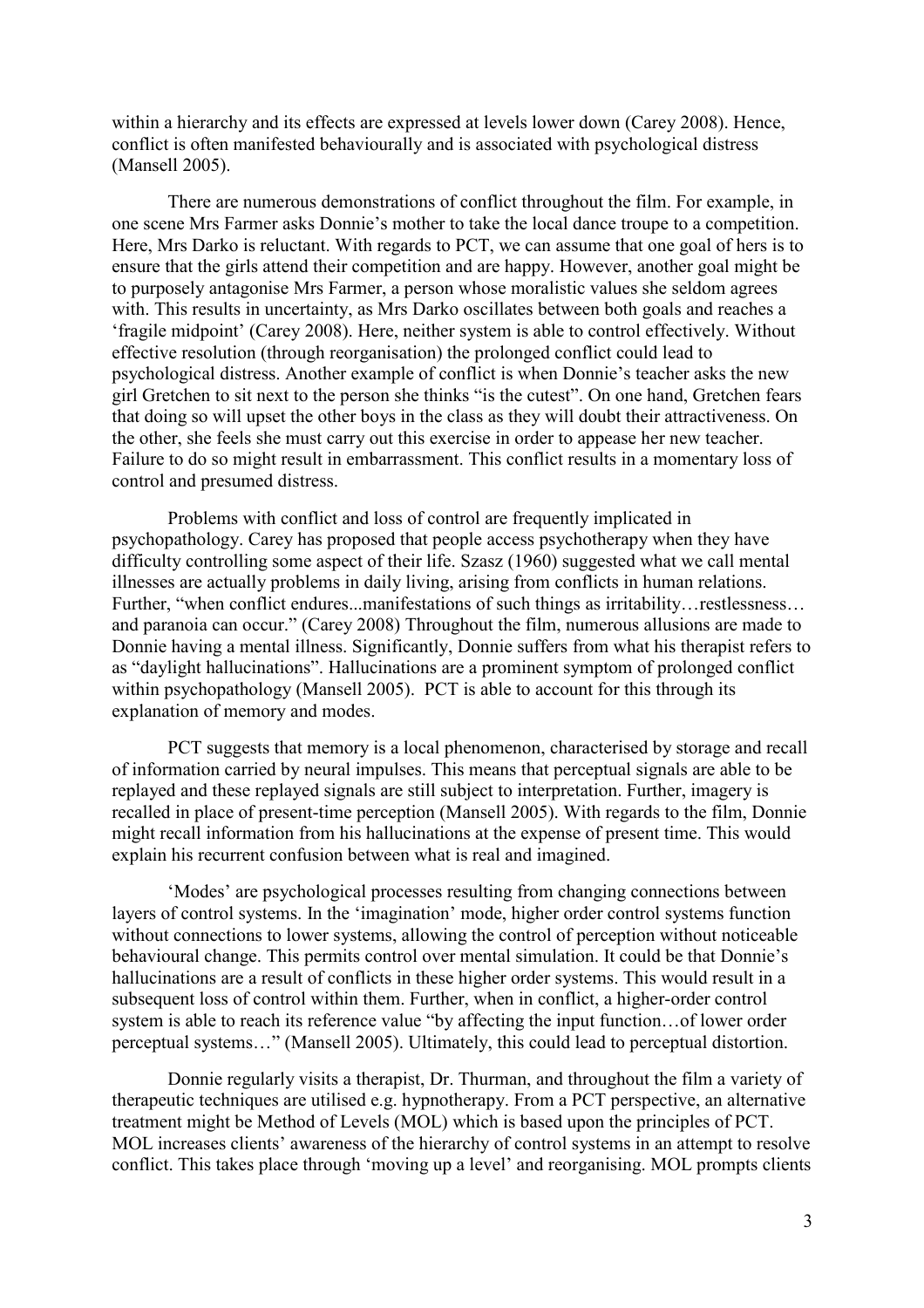to describe present experiences, as this redirection of awareness "can only happen in present time" (Carey 2008). Moreover, the patient determines the content of the session as much as possible. With regards to MOL, the treatment that Donnie receives is ineffective. The therapist is presented as manipulative, with her own set of goals that she seems keen to enforce (further exemplifying arbitrary control). Moreover, despite Carey's proposal that "a problem cannot be suggested by another", Thurman frequently asks questions about Donnie's family in an attempt to direct the conversation.

The ineffectual therapy Donnie receives (including Jim Cunningham's useless selfhelp classes) may further contribute to his lack of behavioural control. Due to his inability to find a successful, secure resolution to his problems, it seems likely that Donnie reorganises in a way that is disruptive. With regard to reorganisation, Carey (2008) posits that the process speeds up as control declines and slows as control is regained. Applied to the film, as Donnie's arguable psychopathology intensifies, and the number of visions increases, his control over events is diminished. This results in a faster rate of reorganisation. Behaviourally, this is expressed as Donnie begins to come to terms with the events unfolding around him.

In conclusion, this paper has looked at the fundamental aspects of PCT. The principles of arbitrary control and conflict have been related to the film, and an applied explanation of psychopathology has been given. Finally, the treatment received by Donnie has been analysed and compared with Method of Levels, a therapy based on the ideology of PCT. As we have seen, the principles of PCT lend themselves to the events and characters of Donnie Darko, especially in terms of psychopathology and therapy. More widely, the application of PCT to media such as film may have implications for its future use. Applying PCT to popular media would serve to broaden its audience. Potentially this could increase its following and promote further research into the area.

## **References**

Bargh J, Chartrand, T. (1999). The unbearable automaticity of being. *American Psychologist*, 54(7), 462-479

Carey TA. (2008). Conflict, as the Achilles heel of perceptual control, offers a unifying approach to the formulation of psychological problems. *Counselling Psychology Review*, 23(4)

Mansell W. (2005). Control theory and psychopathology: An integrative approach. *Psychology and Psychotherapy: Theory, Research and Practice,* 78, 141-178

Mansell W and Carey TA. (2009). A century of psychology and psychotherapy: Is an understanding of 'control' the missing link between theory, research, and practice? *Psychology and Psychotherapy: Theory, Research and Practice*, 82, 337-353

The Internet Movie Database (IMDB): Donnie Darko (2001). Retrieved 1st December 2009 from<http://www.imdb.com/title/tt0246578/>

## **For a PCT approach to psychosis, see also:**

Tai, S. J. (2009). Using Perceptual Control Theory and the Method of Levels to work with people who experience psychosis. *The Cognitive Behavioural Therapist, 2,* 227-242.